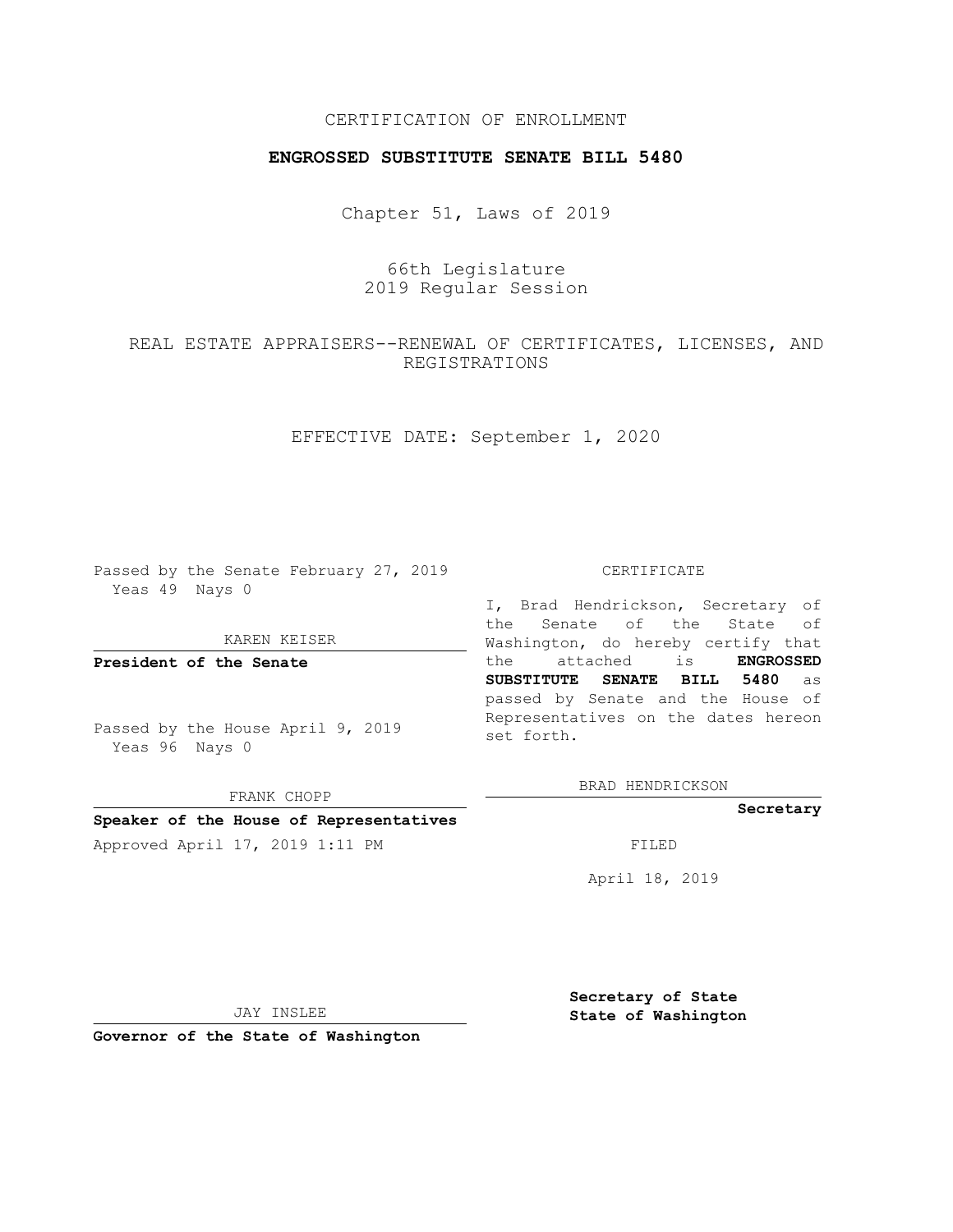### **ENGROSSED SUBSTITUTE SENATE BILL 5480**

Passed Legislature - 2019 Regular Session

**State of Washington 66th Legislature 2019 Regular Session**

**By** Senate Labor & Commerce (originally sponsored by Senators Brown, Conway, Honeyford, and Takko)

READ FIRST TIME 02/14/19.

1 AN ACT Relating to the renewal of real estate appraiser 2 certificates, licenses, and registrations; amending RCW 18.140.130, 3 18.140.060, 18.140.160, and 18.140.280; and providing an effective 4 date.

5 BE IT ENACTED BY THE LEGISLATURE OF THE STATE OF WASHINGTON:

6 **Sec. 1.** RCW 18.140.130 and 2005 c 339 s 10 are each amended to 7 read as follows:

 (1) Each original and renewal certificate, license, or registration issued under this chapter shall expire on the applicant's second birthday following issuance of the certificate, 11 license, or registration.

 (2) To be renewed as a state-certified or state-licensed real estate appraiser or state-registered appraiser trainee, the holder of a valid certificate, license, or registration shall apply and pay the prescribed fee to the director no earlier than one hundred twenty days prior to the expiration date of the certificate, license, or registration and shall demonstrate satisfaction of any continuing 18 education requirements.

19 (3) If a person fails to renew a certificate, license, or 20 registration prior to its expiration and no more than one year has 21 passed since the person last held a valid certificate, license, or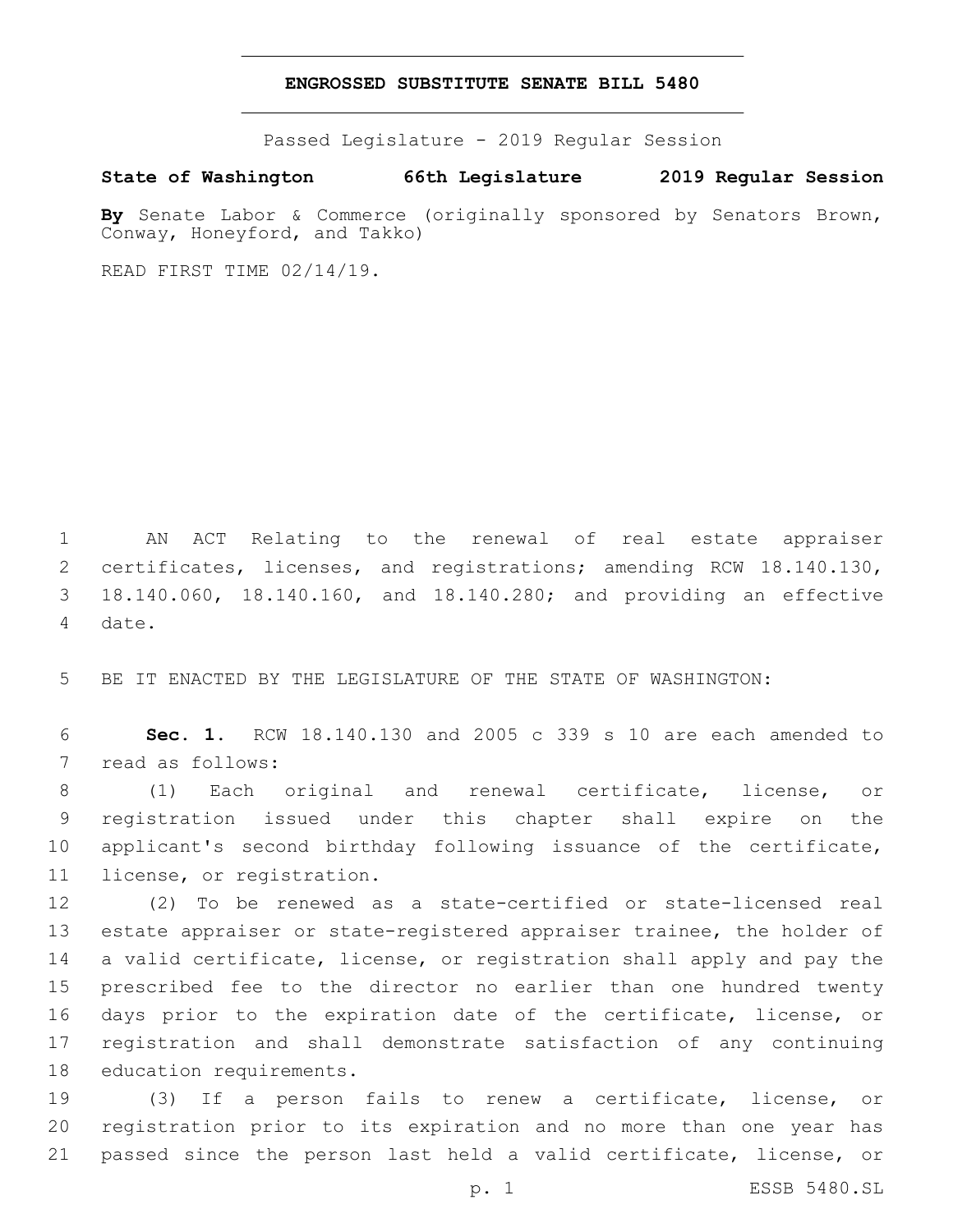registration, the person may obtain a renewal certificate, license, or registration by satisfying all of the requirements for renewal and 3 paying late renewal fees.

 ((The director shall cancel the certificate, license, or registration of any person whose renewal fee is not received within one year from the date of expiration. A person may obtain a new certificate, license, or registration by satisfying the procedures and qualifications for initial certification, licensure, or registration, including the successful completion of any applicable examinations.))

 (4)(a) If a person's certificate, or license is not renewed within one year after the expiration date of the certificate or 13 license, the director must place the certificate or license in inactive status.

 (b) A state-licensed real estate appraiser, state-certified 16 residential real estate appraiser, or state-certified general real estate appraiser whose certificate or license is placed in inactive status may, within eight years of placement in inactive status, apply 19 for reinstatement of the certificate or license if he or she has:

(i) Maintained continuing education requirements while inactive;

 (ii) Successfully completed the uniform standards of professional appraisal practice fifteen-hour class within one hundred eighty days before reinstatement; and

(iii) Paid a fee established by the director.

 (c) A state-registered trainee real estate appraiser registration 26 that has expired may not be reinstated. The trainee must reapply with the director for a new registration and pay a fee established by the 28 director. Any required class hours, as provided in rule, taken to acquire the registration remains acceptable for a period of five years from the date class hours were taken and will not be required to be retaken, except that if the uniform standards class hours are more than two years from the date of the application for 33 reinstatement, those class hours must be retaken.

 (d) The director must cancel a license or certificate that is not renewed or reinstated within eight years of that license or certificate's expiration.

 **Sec. 2.** RCW 18.140.060 and 2005 c 339 s 5 are each amended to read as follows:38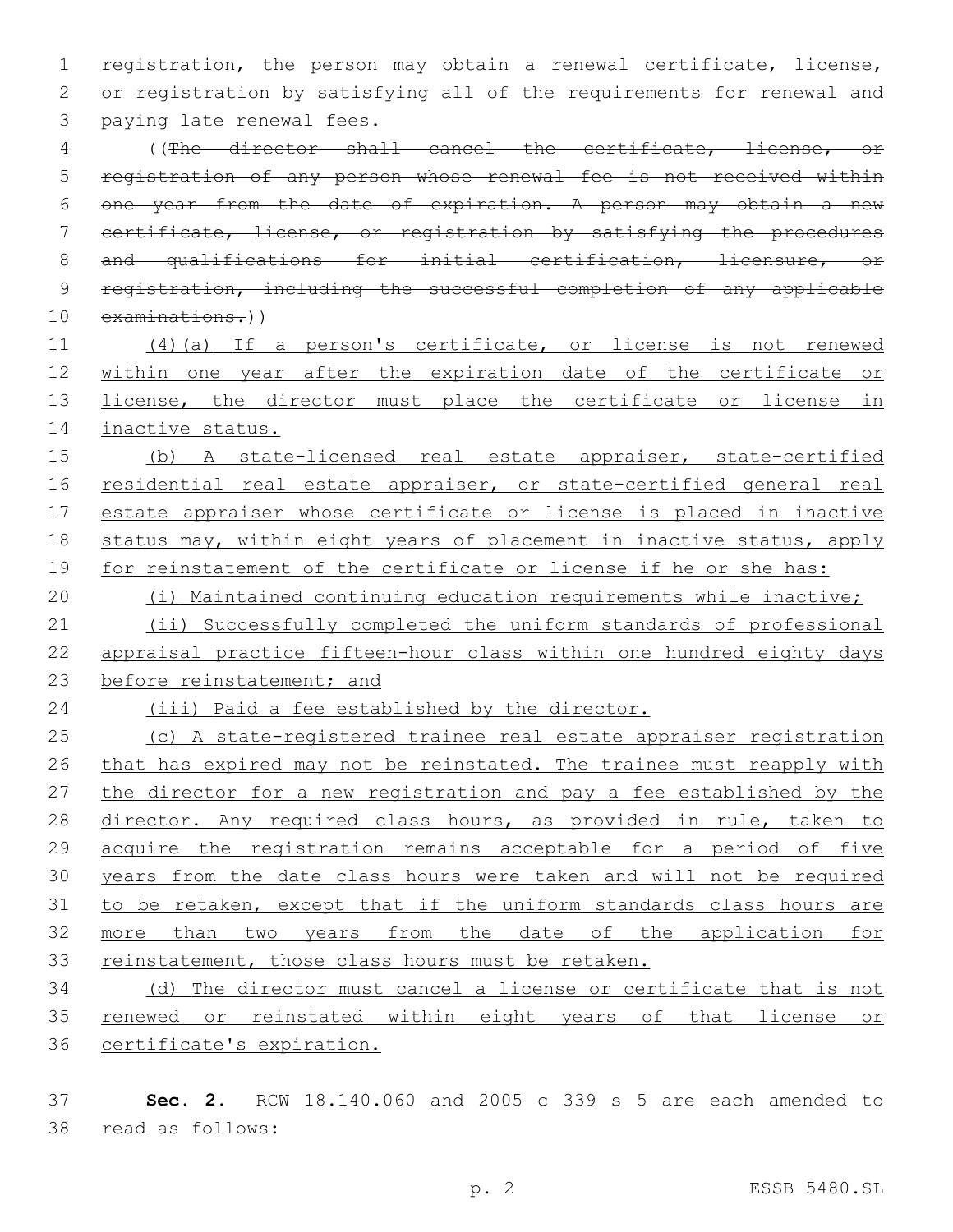(1) Applications for examinations, original certification, licensure, or registration, ((and)) renewal certification, licensure, 3 or registration ((shall)), and the reinstatement of a certificate, license, or registration must be made in writing to the department on forms approved by the director. Applications for original and renewal 6 certification, licensure, or registration ((shall)) or the reinstatement of a certificate or license must include a statement 8 confirming that the applicant ((shall comply)) is in compliance with applicable rules and regulations and that the applicant understands 10 the penalties for misconduct.

11 (2) The appropriate fees ((shall)) must accompany all applications for examination, reexamination, original certification, licensure, or registration, ((and)) renewal certification, licensure, 14 or registration, and the reinstatement of a certificate or license.

 **Sec. 3.** RCW 18.140.160 and 2007 c 256 s 1 are each amended to 16 read as follows:

 In addition to the unprofessional conduct described in RCW 18.235.130, the director may take disciplinary action for the 19 following conduct, acts, or conditions:

 (1) Failing to meet the minimum qualifications for state certification, licensure, or registration established by or pursuant 22 to this chapter;

 (2) Paying money other than the fees provided for by this chapter to any employee of the director or the commission to procure state certification, licensure, or registration under this chapter;

 (3) Continuing to act as a state-certified real estate appraiser, state-licensed real estate appraiser, or state-registered appraiser trainee when his or her certificate, license, or registration is on 29 an expired or inactive status;

 (4) Violating any provision of this chapter or any lawful rule 31 made by the director pursuant thereto;

 (5) Issuing an appraisal report on any real property in which the appraiser has an interest unless his or her interest is clearly 34 stated in the appraisal report;

 (6) Being affiliated as an employer, independent contractor, or supervisory appraiser of a state-certified real estate appraiser, state-licensed real estate appraiser, or state-registered appraiser trainee whose certification, license, or registration is currently in 39 a suspended or revoked status;